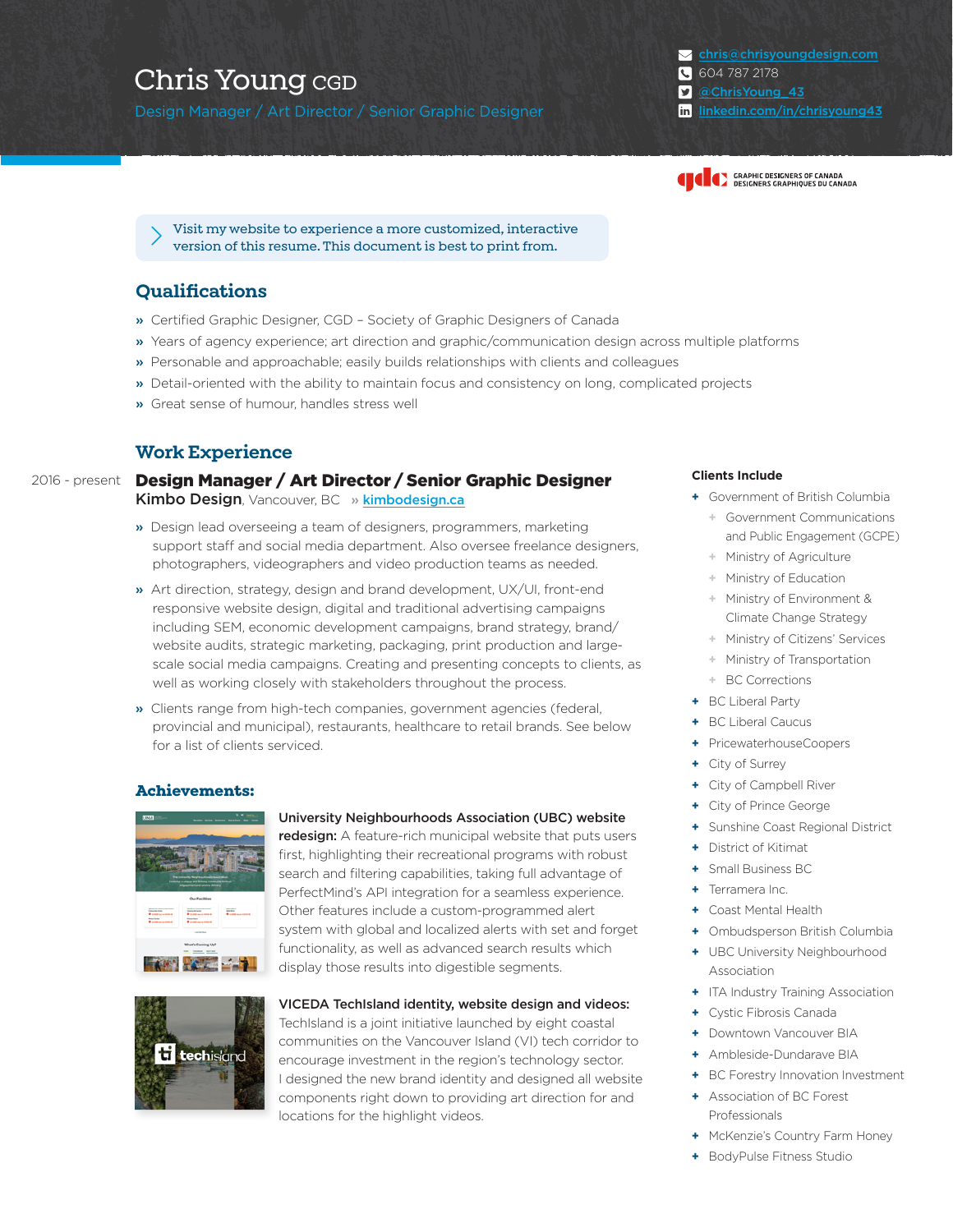Design Manager / Art Director / Senior Graphic Designer [linkedin.com/in/chrisyoung43](https://www.linkedin.com/in/chrisyoung43/)

[chris@chrisyoungdesign.com](mailto:chris%40chrisyoungdesign.com?subject=) 604 787 2178 [@ChrisYoung\\_43](https://twitter.com/ChrisYoung_43)

### **Work Experience**

Art Director / Brand Strategist / Graphic Designer **(freelance)** 2014 - 2016 **Clients Include** Chris Young Design, Vancouver, BC » [chrisyoungdesign.com](http://www.chrisyoungdesign.com)

> » Conceptualize, strategize, art direct and design brand development, UX/ UI, print and digital collateral, digital and traditional advertising campaigns, websites, annual reports, packaging, environments, tradeshow booths, signage, editorial layouts, lead social media campaigns and more.

### **Achievements:**



New identity, brand development and website for Gardens British Columbia: A new brand includes a logo, brand standards guide, print collateral, print/digital ads and a fully-responsive website. Gardens British Columbia is a coalition of public gardens that promotes British Columbia as a tourism destination for garden visits and experiences..

### 2010 - 2014

# Art Director / Senior Graphic Designer

Tugboat Group, Vancouver, BC » [tugboatgroup.com](http://www.tugboatgroup.com)

» Conceptualize, art direct and design brand development, UX/UI, print and digital collateral, websites, packaging, environments, tradeshow booths, signage and more. Full understanding of Drupal and WordPress CMS frameworks, PPC and SEM landing pages..

### **Achievements:**



Redesign of Windset Farms product line spanning seven product categories (28 products in all) with a fresh new look including resealable bags, net bags, clamshell labels and packing cases.



Tugboat Group's website redesign; Designed from the ground up as a fully-responsive website across all platforms from phone to desktop, showcasing portfolio and success stories to prospective clients to drive new business. Built on the Drupal platform.

Click here to **[see additional design work experience](https://www.chrisyoungdesign.com/portfolio/resume/#OtherDesignExperience)** going back to 1992 on my interactive resume.

- **+** Red Bull
- **+** Latitude Agency
- **+** Industrial Brand Creative
- **+** Gardens British Columbia
- **+** Pacific Blue Cross
- **+** Coercion Design
- **+** The Salient Group
- **+** Free Agency Creative
- **+** Chum Television (CityTV Vancouver)
- **+** Blenz Coffee

### **Clients Include**

- **+** Windset Farms
- **+** Jind Fruit Co.
- **+** Taylor Farms
- **+** What's at the Market
- **+** Vista D'oro Winery
- **+** Mink Chocolates
- **+** British Columbia Ministry Of Forests
- **+** BC Forestry Innovation Investment
- **+** BC Construction Industry Training Organization.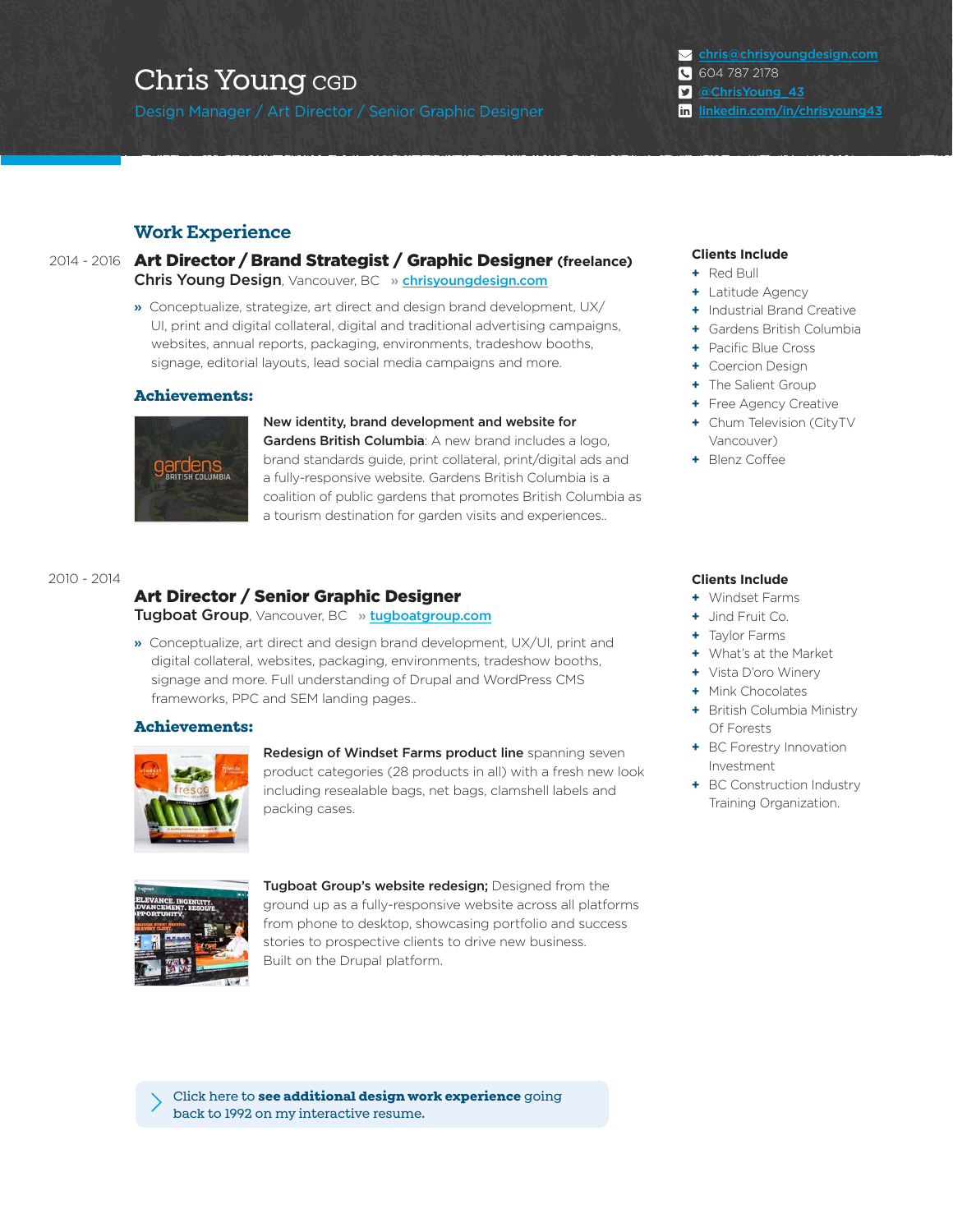Design Manager / Art Director / Senior Graphic Designer [linkedin.com/in/chrisyoung43](https://www.linkedin.com/in/chrisyoung43/)

[chris@chrisyoungdesign.com](mailto:chris%40chrisyoungdesign.com?subject=) 604 787 2178 [@ChrisYoung\\_43](https://twitter.com/ChrisYoung_43)

# **Skills**

I'm comfortable taking any size project on from the beginning or jumping in and saving a job from impending doom. I've been designing websites since 1996, and while not a developer, I've always taken a keen interest in the underlying technology, so I keep up-to-date with all the latest advancements. I like to jump in and tweak the CSS and fine-tune the final project to really make sure it all comes together as intended.

For the last decade, I've been working at studios and agencies with in-house web development and have been designing WordPress sites since 2006. And if we really need to start swinging the big hammers, I'm just as comfortable on the Drupal platform.

My software knowledge goes much deeper than just design applications and the Adobe Creative Cloud.

I work on personal projects as time allows me to keep developing my skills, including some video editing (Final Cut Pro and Premiere) and some AfterEffects.

**Design Applications:** Adobe Creative Cloud 2021 - InDesign, Photoshop, Illustrator (20+ years of experience with those), Adobe XD for UX/UI and prototyping (also Sketch & InVision), Lightroom, Acrobat Pro

**Web Specific Applications:** Proficient at HTML, PHP, CSS, WordPress and Drupal CMS platforms, UX/UI, PPC and SEM landing pages, Google Analytics, Adobe XD, Coda, Espresso, Design Systems - Planning and Implementation

**Project Management, Planning and Office Applications:** Basecamp, Asana, ClickUp, AirTable, Omni Planner, FileMaker Pro, Microsoft Office (including PowerPoint), FileMaker Pro.

# **Interests and Hobbies**

Cycling, snowboarding, skiing, snowshoeing, swimming, camping, hiking, canoeing, photography, eco-friendly living, cooking, eating healthy, travelling, reading, and I'm a huge fan of music.

### **Design Industry and Volunteer Work**

[Creative Pulse](https://www.facebook.com/CPyvr/): Volunteer member of Creative Pulse, which produces at-capacity monthly casual speaker events for Vancouver's advertising/design creatives and other industry professionals. Creative Pulse's aim is to connect likeminded creatives in a collaborative and inspiring setting. During COVID-19 we have pivoted to monthly ZOOM presentation events and bi-weekly online socials to engage and help our active community.

Graphic Designers of Canada, BC Chapter: Volunteer at GDC and partner events, such as Creative Mornings, Practivism and Interesting Vancouver.

## **Education**

### 1990 - 1994 Graphic Design and Advertising Program **Conestoga College of Applied Arts and Technology, Kitchener, Ontario**

The Graphic Design and Advertising program covered all elements of graphic design and advertising; design, layout, packaging, pre-press, typography, illustration, photography, plus design fundamentals, colour theory and art history.